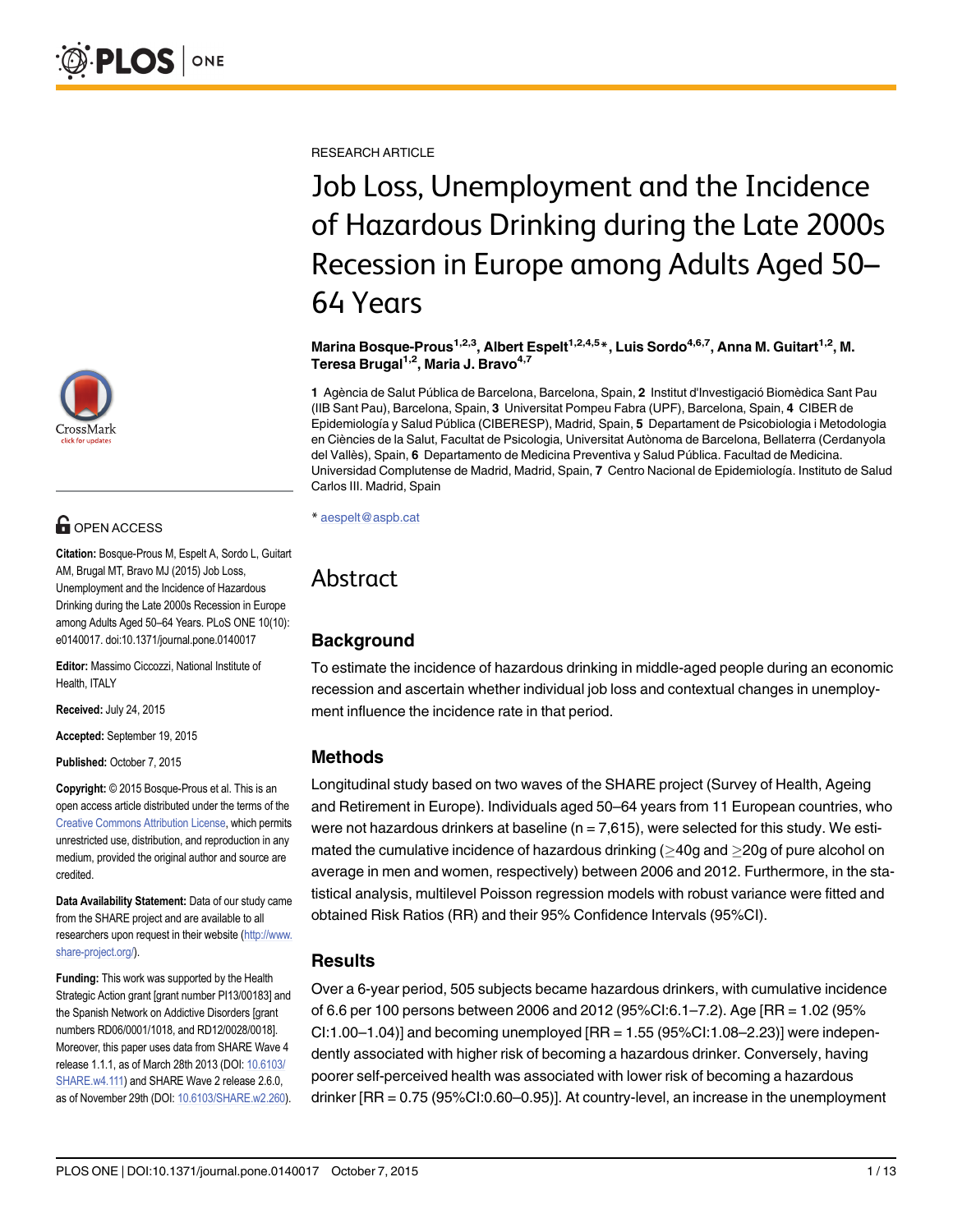<span id="page-1-0"></span>

The SHARE data collection has been primarily funded by the European Commission through the 5th Framework Programme (project QLK6-CT-2001- 00360 in the thematic programme Quality of Life), through the 6th Framework Programme (projects SHARE-I3, RII-CT-2006-062193, COMPARE, CIT5- CT-2005-028857, and SHARELIFE, CIT4- CT-2006- 028812) and through the 7th Framework Programme (SHARE-PREP, N° 211909, SHARE-LEAP, N° 227822 and SHARE M4, N° 261982). Additional funding from the U.S. National Institute on Aging (U01 AG09740-13S2, P01 AG005842, P01 AG08291, P30 AG12815, R21 AG025169, Y1-AG-4553-01, IAG BSR06-11 and OGHA 04-064) and the German Ministry of Education and Research as well as from various national sources is gratefully acknowledged (see [www.share-project.org](http://www.share-project.org) for a full list of funding institutions). The funders had no role in study design, data collection and analysis, decision to publish, or preparation of the manuscript.

Competing Interests: The authors have declared that no competing interests exist.

rate during the study period [RR = 1.32 (95%CI:1.17–1.50)] and greater increases in the household disposable income [RR = 0.97 (95%CI:0.95–0.99)] were associated with risk of becoming a hazardous drinker.

#### **Conclusions**

Job loss among middle-aged individuals during the economic recession was positively associated with becoming a hazardous drinker. Changes in country-level variables were also related to this drinking pattern.

#### Introduction

The late 2000s economic crisis has produced important socioeconomic changes in most European countries, such as increasing unemployment rates and a drop in gross domestic product [\[1](#page-10-0)]. Over the last decades, social consequences of economic crises have been associated with increase in health problems, including alcohol-related morbidity and mortality  $[2,3]$  $[2,3]$ . Although the World Health Organization has expressed concerns about the impact of the current economic crisis on alcohol death rates  $[4]$  $[4]$  $[4]$ , the evidence on the consequences of this recession on alcohol use is still limited.

Risky drinking patterns influence the burden of disease and are related to unintentional and intentional injury, violence, stroke and sudden cardiac death [[5](#page-10-0),[6](#page-10-0)]. Although overall alcohol consumption decreases during times of economic recession, risky patterns can rise [\[7](#page-10-0)–[12\]](#page-10-0). There seems to be a relationship between the individual changes in the financial situation of individuals during economic downturns (e.g. job loss, reduced income), and alcohol abuse and dependence [[13,14](#page-11-0)]. Nevertheless, evidence is not conclusive. While some studies find a positive relationship  $[15-18]$  $[15-18]$  $[15-18]$  $[15-18]$  $[15-18]$ , others find an inverse one or no association  $[19,20]$  $[19,20]$ . The discrepancies on the consequences of economic crisis and unemployment could be partly explained by country differences in social protection and political and social measures implemented by governments [\[1](#page-10-0)[,21,22\]](#page-11-0). Socioeconomic variables at country level may have an effect on alcohol consumption that is not captured by the variables at individual level  $[14]$  $[14]$  $[14]$ . Therefore, studies using multilevel regression models are needed to take into account both individual and contextual variables.

Several mechanisms are involved in the relationship between economic downturns and alcohol consumption. Alcohol consumption in a country could decrease during economic crisis because of a global loss of purchasing power. However, certain sub-populations could increase their consumption due to stress  $[17, 23, 24]$ . General life stressors such as job loss/ change or problems at work are related to alcohol consumption and increase the risk for alcohol use disorders [[24](#page-11-0)]. Likewise self-reported job strain is related with increased alcohol intake [\[25](#page-11-0)].

Although some age-groups might be more vulnerable than others to the harmful effects of drinking, most studies aiming at analyzing the influence of job loss on alcohol consumption have focused on active population of all ages. Alcohol consumption generally declines with age but older drinkers typically consume alcohol more frequently than other age groups [[26](#page-11-0)]. Middle-aged and older individuals have greater risk of alcohol-related problems than younger age groups, as they are more vulnerable to the adverse effects of alcohol due to age-related changes [\[26,27\]](#page-11-0), such as increased sensitivity and decreased tolerance to alcohol and a slower metabolism [[28,29\]](#page-11-0). Economic downturns and shrinking job markets have a substantial negative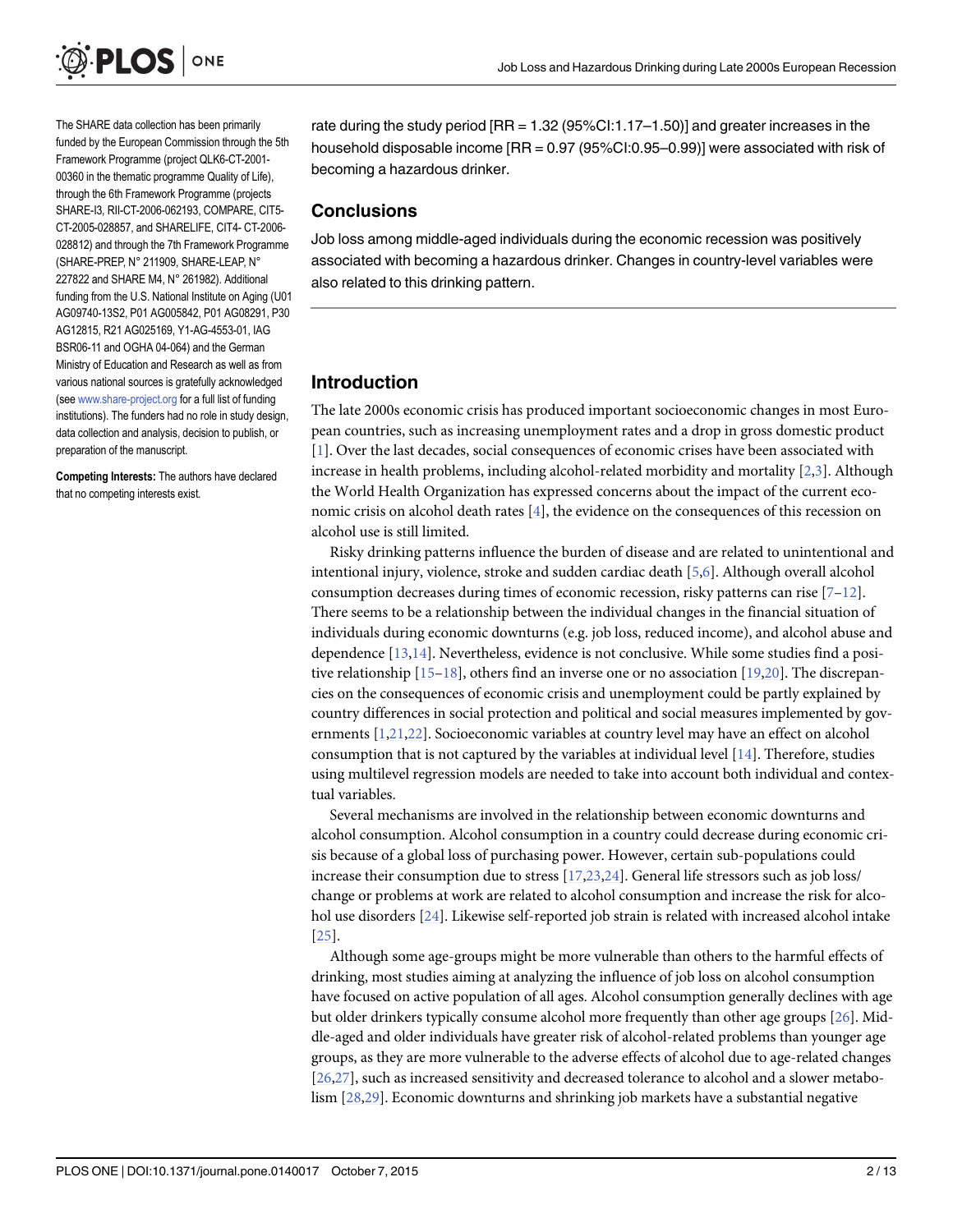<span id="page-2-0"></span>impact on the re-employment opportunities among individuals approaching retirement [\[30,31\]](#page-11-0). This adverse context could place them at higher risk of adopting dangerous drinking patterns. Studies on the factors influencing heavy alcohol intake in middle-aged people have been recommended [\[27,32](#page-11-0)].

The late recession in Europe, and the changes it has brought in the working status of people, is likely to be affecting the patterns of alcohol consumption, in particular in the population aged 50–65 years. Consequently, our aims were: 1) to estimate incidence of hazardous drinking in middle-aged people during a period of economic recession; and 2) to ascertain whether individual job loss and contextual changes in employment status during this period influence the incidence of hazardous drinking among this population.

## Methods

#### Study Design and Sample

We used a longitudinal design based on data from waves 2 and 4 (2006–07 and 2011–12, hereinafter called 2006 and 2012) of the Survey of Health, Ageing and Retirement in Europe (SHARE) project [\[33](#page-11-0)[,34\]](#page-12-0), for 11 European countries that participated in both waves: Austria, Belgium, Czech Republic, Denmark, France, Germany, Italy, Netherlands, Spain, Sweden and Switzerland. Each wave of the SHARE survey consisted on a face-to-face computer-assisted interview (CAPI), supplemented by a self-administered questionnaire. The survey of each wave covered economic, social and health factors that accompany and influence ageing processes (for further details on the survey methodology, see [www.share-project.org](http://www.share-project.org) [[35](#page-12-0)–[37\]](#page-12-0)). Data from waves 1 and 3 were not included in the study as the alcohol questions in those two waves were different and not comparable. Poland participated in the SHARE project, but its data were excluded from the study to avoid that its extreme values on both prevalence of hazardous drinking and contextual variables could drive the results. Sampling was performed independently in each country; all countries obtained a probabilistic sample, although the exact sample design differed slightly between countries. The inclusion criteria for this study were being 50 to 64-years old and not being a hazardous drinker at baseline (2006–2007). People with no data on alcohol consumption at baseline were excluded (1.5%). The final sample size was of 7,615 individuals.

#### Dependent variable

The dependent variable was the incidence of hazardous drinking. To calculate individual daily alcohol consumption, we combined individual's responses to questions on drinking frequency during the previous 3 months ("How often did you drink any alcoholic beverages, like beer, cider, wine, spirits or cocktails?") and typical quantity per occasion ("On the days you drank during the past three months, about how many drinks do you have?"). Hazardous drinking was defined as an average daily consumption of  $\geq$ 40g and  $\geq$ 20g of pure alcohol during the previous 3 months, in men and women, respectively [[38,39\]](#page-12-0). The incidence of hazardous drinking was calculated using answers given by participants during visits at baseline (2006–07) and follow-up (2011–12). Participants who said, at baseline, that they had not consumed alcohol during the three months prior to the interview were classified as abstainers, and the ones who drank but were not hazardous drinkers were classified as low-risk drinkers.

#### Independent variables

The individual-level independent variables were: sex, age, country of residence, employment status [employed; unemployed; other (retired, homemaker, sick or disabled)], changes in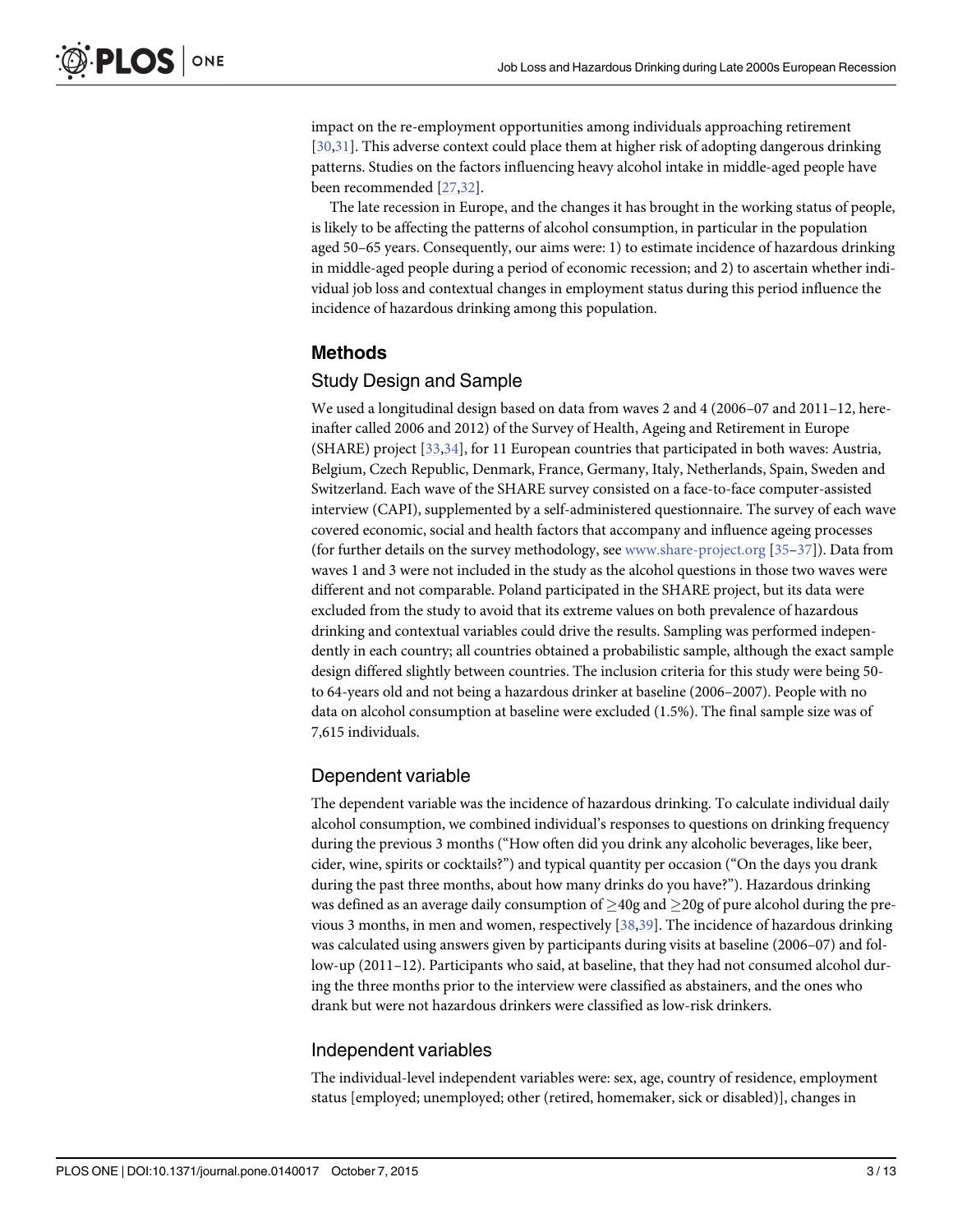<span id="page-3-0"></span>employment status (employed at baseline and follow-up; employed at baseline, unemployed at follow-up; unemployed at baseline, employed at follow-up; other status), educational level (lower secondary education or less; upper secondary education or more) and self-perceived health (good, very good or excellent; fair or poor).

The country-level independent variables were: a) changes in unemployment rate between 2006 and 2010 (dichotomous: decrease, increase)  $[40]$  $[40]$ ; b) percentage of increase in Gross Domes-tic Product (GDP) between 2006 and 2010 (continuous) [[41](#page-12-0)]; c) percentage of increase in social protection expenditure as a percentage of GDP between 2006 and 2010 (continuous) [\[41\]](#page-12-0); d) percentage of increase in household disposable income between 2006 and 2010 (continuous) [\[40\]](#page-12-0); e) standardized Gini index for 2007 (continuous)  $[41]$  $[41]$  $[41]$ ; f) changes in Gender Inequality Index between 2005 and 2010 (dichotomous: decrease, increase) [\[42\]](#page-12-0); g) standardized degree of alcohol advertising restriction, 2008 (continuous) [\(S1 Table](#page-10-0)) [\[43,44](#page-12-0)]; h) other standardized alcohol control policies, 2006 (continuous) [\(S2 Table\)](#page-10-0) [\[45\]](#page-12-0); i) drinking patterns score, 2005 (dichotomous: low-risk drinking patterns, risk drinking patterns) [[43](#page-12-0)]. For country-level variables, we used data from 2006 and 2010 where available for all participating countries. However, where no information was available for either year, we used data from the nearest year.

#### Ethics Statement

During waves 1 to 4, SHARE has been repeatedly reviewed and approved by the Ethics Committee of the University of Mannheim. In addition wave 4 was reviewed and approved by the Ethics Committee of the Max Planck Society in 2012. All information in SHARE is pseudoanonymised and therefore the identification of individual persons is not possible. All respondents have been informed about the storage and use of the data and about their right to withdraw their consent. Written consent was given by the respondents for their information to be stored in the database and used for research when required by national or regional data protection laws.

#### Statistical analysis

The sample distribution at the beginning of the follow-up period was calculated for each individual variable. Follow-up bias was assessed among the 7,615 individuals at baseline. The cumulative incidence of hazardous drinking between 2006 and 2012 was estimated for each individual-level independent variable. To test for association between the incidence of hazardous drinking and changes in employment status, while accounting for individual- and countrylevel variables, we fitted multilevel Poisson regression models with robust variance, which yielded risk ratios (RR) and 95% Confidence Intervals (95%CI). All analyses were adjusted for length of follow-up (i.e. time between the two interviews), which was measured in years. First, we estimated the variability of the incidence of hazardous drinking between countries (empty model: Model 0). Second, we fitted several bivariate Poisson regression models with robust variance, including in each model the dependent variable (incidence of hazardous drinking) and one independent variable (Model 1). The final adjusted model (Model 2) was fitted by including all individual- and country-level variables and eliminating, one at a time, each of the contextual variables that were not statistically significant. Thus, the final adjusted model included all individual variables, as well as the country-level variables that were statistically significant in the multivariate analysis. Statistical analyses were conducted using STATA 13.0 and HLM6.

#### **Results**

[Table 1](#page-4-0) shows the baseline characteristics of the study sample. At baseline, the mean age of the study cohort was 57.6 years. Around 36% of individuals interviewed at wave 2 were excluded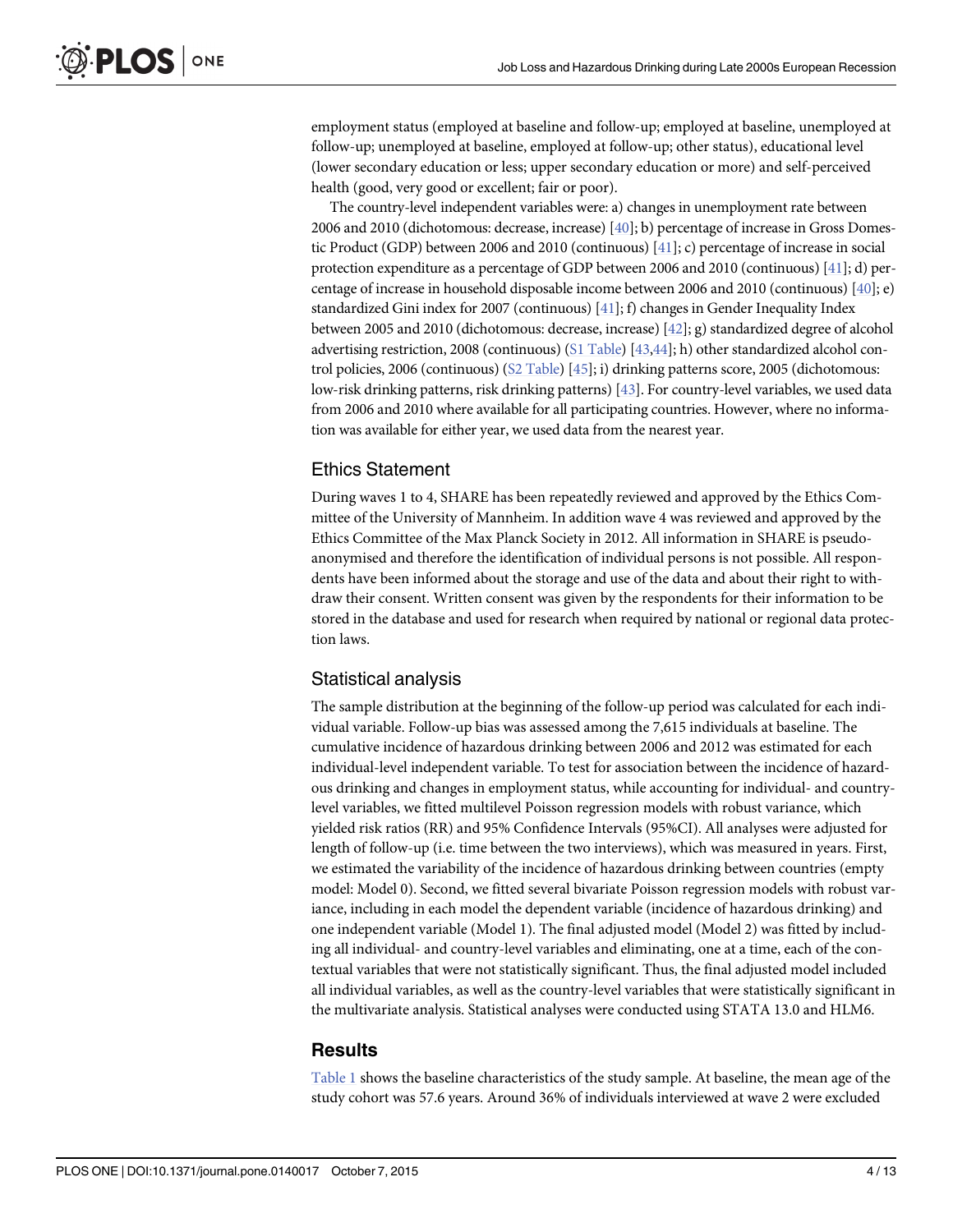from the study for various reasons: a) they had no follow-up interview because of dying between waves or moving to an unknown address/refused to continue participating in the project); and b) they lacked data in wave 4 concerning any of the main variables. In all cases, they were considered lost to follow-up. The percentage of individuals lost to follow-up varied among countries from 24.9% in Switzerland to 50.9% in Czech Republic. Of the 7,615 subjects that were followed up from wave 2 to wave 4, 56% were women, 61.9% had completed upper secondary education or more, 75.1% reported that their self-perceived health was good, very

<span id="page-4-0"></span>

| Table 1. Distribution of participants according to independent variables at baseline and follow-up. Survey of Health, Ageing and Retirement in |  |
|------------------------------------------------------------------------------------------------------------------------------------------------|--|
| Europe project (SHARE), 2006–2012.                                                                                                             |  |

|                                   | Follow-up |       | Lost to follow-up |       |         |                                    |
|-----------------------------------|-----------|-------|-------------------|-------|---------|------------------------------------|
|                                   | n         | %     | n                 | %     | p-value | % of individuals lost to follow-up |
| Age                               |           |       |                   |       |         |                                    |
| 50-54 years                       | 2,044     | 26.9  | 1,345             | 30.7  | < 0.001 | 39.7                               |
| 55-59 years                       | 2,766     | 36.3  | 1,604             | 36.7  |         | 36.7                               |
| 60-64 years                       | 2,805     | 36.8  | 1,427             | 32.6  |         | 33.7                               |
| Sex                               |           |       |                   |       |         |                                    |
| Women                             | 4,264     | 56.0  | 2,323             | 53.1  | 0.002   | 35.3                               |
| Men                               | 3,351     | 44.0  | 2,053             | 46.9  |         | 38.0                               |
| Country                           |           |       |                   |       |         |                                    |
| Austria                           | 270       | 3.5   | 239               | 5.4   | < 0.001 | 47.0                               |
| Belgium                           | 911       | 12.0  | 415               | 9.5   |         | 31.3                               |
| <b>Czech Republic</b>             | 708       | 9.3   | 735               | 16.8  |         | 50.9                               |
| Denmark                           | 846       | 11.1  | 375               | 8.6   |         | 30.7                               |
| France                            | 843       | 11.1  | 432               | 9.9   |         | 33.9                               |
| Germany                           | 668       | 8.8   | 474               | 10.8  |         | 41.5                               |
| Italy                             | 852       | 11.2  | 337               | 7.7   |         | 28.3                               |
| Netherlands                       | 746       | 9.8   | 412               | 9.4   |         | 35.6                               |
| Spain                             | 533       | 7.0   | 303               | 6.9   |         | 36.2                               |
| Sweden                            | 727       | 9.5   | 485               | 11.1  |         | 40.0                               |
| Switzerland                       | 511       | 6.7   | 169               | 3.9   |         | 24.9                               |
| <b>Employment status</b>          |           |       |                   |       |         |                                    |
| Employed                          | 4,052     | 53.2  | 2,377             | 54.3  | 0.093   | 37.0                               |
| Unemployed                        | 368       | 4.8   | 220               | 5.0   |         | 37.4                               |
| Retired                           | 1,761     | 23.1  | 995               | 22.7  |         | 36.1                               |
| Homemaker                         | 930       | 12.2  | 467               | 10.7  |         | 33.4                               |
| Sick or disabled                  | 415       | 5.5   | 270               | 6.2   |         | 39.4                               |
| Other                             | 89        | 1.2   | 47                | 1.1   |         | 34.6                               |
| <b>Educational level</b>          |           |       |                   |       |         |                                    |
| Lower secondary education or less | 2,902     | 38.1  | 1,755             | 40.1  | 0.031   | 37.7                               |
| Upper secondary education or more | 4,713     | 61.9  | 2,621             | 59.9  |         | 35.7                               |
| Self-perceived health             |           |       |                   |       |         |                                    |
| Good, very good or excellent      | 5,721     | 75.1  | 3,165             | 72.3  | 0.001   | 35.6                               |
| Fair or poor                      | 1,894     | 24.9  | 1,211             | 27.7  |         | 39.0                               |
| Total                             | 7,615     | 100.0 | 4,376             | 100.0 |         | 36.5                               |

p-value indicates whether the percentage of individuals in each category of the variables differ when comparing the individuals followed up versus the ones not followed.

doi:10.1371/journal.pone.0140017.t001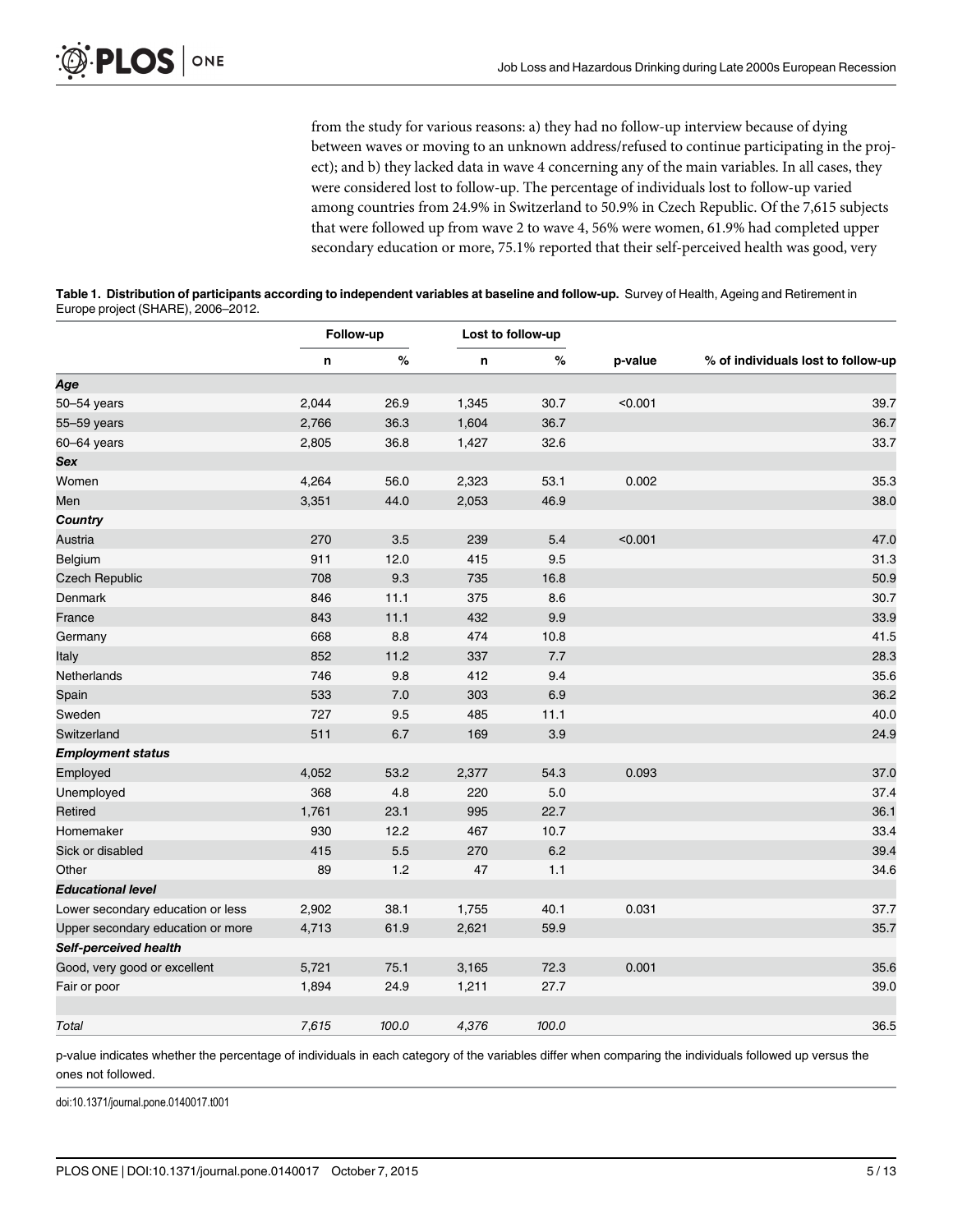<span id="page-5-0"></span>good or excellent, 53.2% had a job and 4.8% were unemployed. With regard to alcohol consumption, 75.3% of individuals were low-risk drinkers and 24.7% were abstainers at baseline.

During follow-up, 505 subjects became hazardous drinkers. The cumulative incidence of hazardous drinking during the 6 years of follow-up (2006–2012) was of 6.6 per 100 persons (95%  $CI = 6.1 - 7.2$ ), with some differences between countries. The incidence varied from 5.1% in Germany or 5.2% in Austria and Denmark to 7.7% in Italy and Spain or 8.2% in Belgium, although the differences among countries were not significant ([Table 2](#page-6-0)). The cumulative incidence of hazardous drinking during the follow-up in people who were employed at baseline and follow-up was of 6.4 per 100 persons ( $95\%CI = 5.5 - 7.4$ ), whereas in people who were employed at baseline but unemployed at follow-up it was of 10.1 per 100 persons (95%CI = 6.0–16.3).

As shown in [Table 3,](#page-7-0) the variability of the cumulative incidence of hazardous drinking between countries (Model 0) was low (variance  $= 0.01$ ; p-value  $= 0.157$ ). Among variables analysed at individual level, an association was found in the bivariate analysis (Model 1) between the incidence of hazardous drinking: reporting fair or poor self-perceived health [RR = 0.75 (95%CI = 0.56–0.99)] and changing the employment status from being employed at baseline to unemployed at follow-up  $[RR = 1.56 (95\% CI = 1.08 - 2.25)]$ . At country level, the incidence of hazardous drinking was associated with an increase in the unemployment rate  $[RR = 1.34]$ (95%IC = 1.19–1.50)], a greater percentage of increase in the Household Disposable Income  $[RR = 0.97 (95\%CI = 0.96 - 0.99)]$  and an increase or no changes in the Gender Inequality Index  $[RR = 0.76 (95\%CI = 0.68 - 0.85)].$ 

After adjusting for individual and country-level variables (Model 2; [Table 3\)](#page-7-0), we observed an association between losing one's job during the follow-up period and becoming a hazardous drinker  $[RR = 1.55 (95\% CI = 1.08 - 2.23)]$ . Participants' age also tended to be positively associated with the incidence of hazardous drinking, with older individuals being more likely to become hazardous drinkers  $[RR = 1.02 (95%CI = 1.00-1.04)]$ . We also observed an inverse association between self-perceived health status and the incidence of hazardous drinking: individuals with fair or poor self-perceived health were less likely to become hazardous drinkers  $[RR = 0.75 (95\%CI = 0.60 - 0.95)].$ 

While the incidence of hazardous drinking did not vary markedly between countries, it was higher in countries where the unemployment rate increased between 2006 and 2010 [RR  $= 1.32$ ]  $(95\%CI = 1.17-1.50)$ , and lower in countries where household disposable income increased more between 2006 and 2010 [RR = 0.97 (95%CI = 0.95–0.99)].

#### **Discussion**

Accumulated incidence of hazardous drinking among middle-aged people was 6.6 per 100 persons from 2006 to 2012 (1.1 cases per 100 persons each year), with some differences between countries that were not statistically significant. Our study observed that job loss in people aged 50 to 64 years during a period of economic recession is associated with increased alcohol consumption. Moreover, increases in the national unemployment rate are also associated with higher incidence of hazardous drinking (32% more). A one percentage-point increase in household disposable income is associated with a 3% decrease in the incidence of hazardous drinking. As far as we know, this is the first study analysing the effects of the late 2000s economic crisis on alcohol consumption in several European countries that focuses on middle-aged people, who present vulnerabilities to both alcohol intake and re-employment.

#### Strengths and Limitations

Both, individual (e.g. changes in participants´ employment status) and country level factors (e.g. unemployment rate) may be affected by an economic crisis and both should be taken into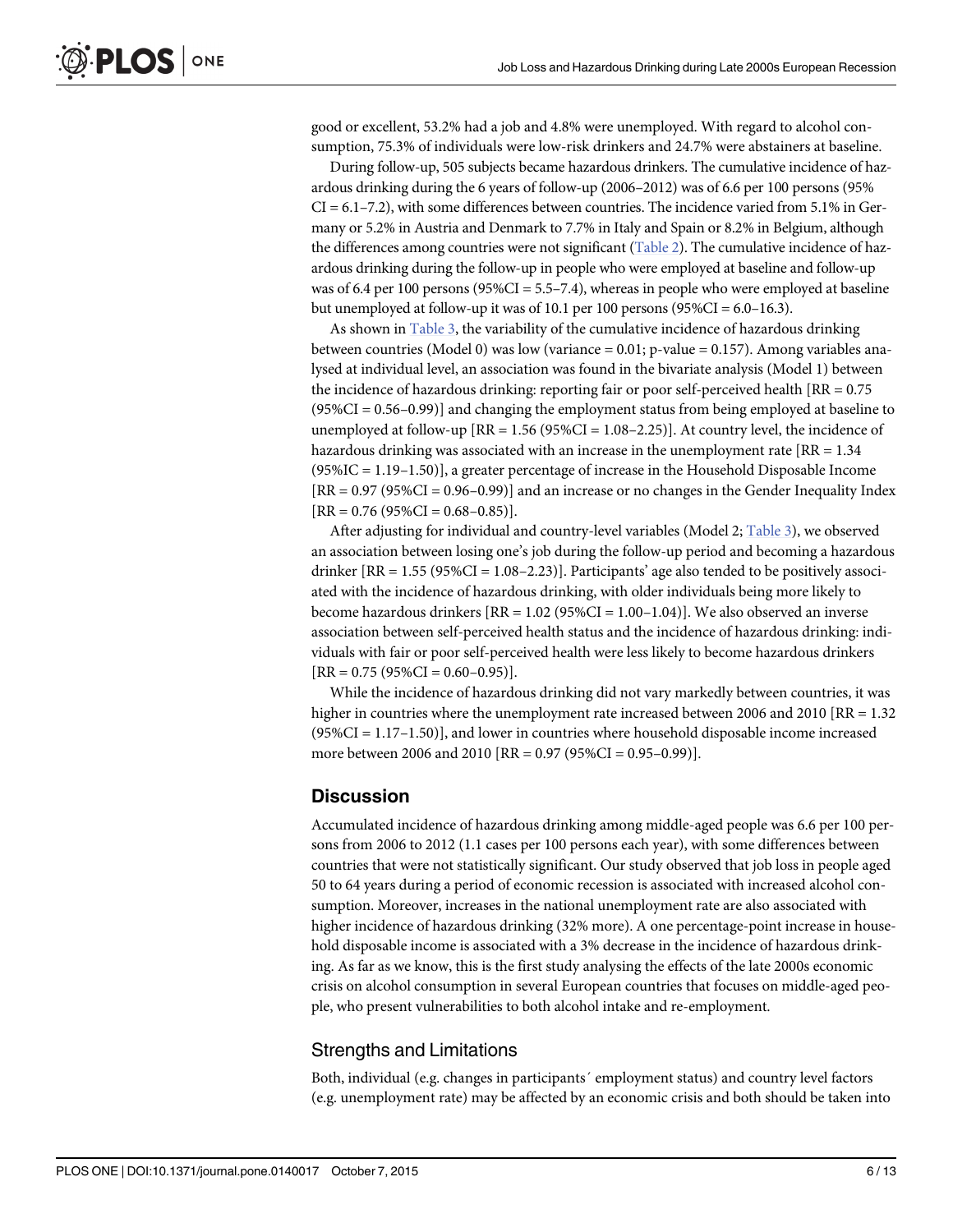|                                              | N     |                |      | cumulative<br>incidence (2006-12) |  |
|----------------------------------------------|-------|----------------|------|-----------------------------------|--|
|                                              |       | cases          | %    | [95% CI]                          |  |
| <b>Country</b>                               |       |                |      |                                   |  |
| Austria                                      | 270   | 14             | 5.2  | $[3.1 - 8.6]$                     |  |
| Belgium                                      | 911   | 75             | 8.2  | $[6.6 - 10.2]$                    |  |
| <b>Czech Republic</b>                        | 708   | 53             | 7.5  | $[5.8 - 9.7]$                     |  |
| <b>Denmark</b>                               | 846   | 44             | 5.2  | $[3.9 - 6.9]$                     |  |
| France                                       | 843   | 51             | 6.0  | $[4.6 - 7.9]$                     |  |
| Germany                                      | 668   | 34             | 5.1  | $[3.7 - 7.0]$                     |  |
| Italy                                        | 852   | 66             | 7.7  | $[6.1 - 9.7]$                     |  |
| Netherlands                                  | 746   | 52             | 7.0  | $[5.3 - 9.0]$                     |  |
| Spain                                        | 533   | 41             | 7.7  | $[5.7 - 10.3]$                    |  |
| Sweden                                       | 727   | 47             | 6.5  | $[4.9 - 8.5]$                     |  |
| Switzerland                                  | 511   | 28             | 5.5  | $[3.8 - 7.8]$                     |  |
| Age groups                                   |       |                |      |                                   |  |
| 50-54 years                                  | 2,044 | 120            | 5.9  | $[4.9 - 7.0]$                     |  |
| 55-59 years                                  | 2,766 | 191            | 6.9  | $[6.0 - 7.9]$                     |  |
| $60 - 64$ years                              | 2,805 | 194            | 6.9  | $[6.0 - 7.9]$                     |  |
| Sex                                          |       |                |      |                                   |  |
| Women                                        | 3,993 | 271            | 6.4  | $[5.7 - 7.1]$                     |  |
| Men                                          | 3,117 | 234            | 7.0  | $[6.2 - 7.9]$                     |  |
| <b>Employment status</b>                     |       |                |      |                                   |  |
| Employed                                     | 3,764 | 288            | 7.1  | $[6.4 - 7.9]$                     |  |
| Unemployed                                   | 341   | 27             | 7.3  | $[5.1 - 10.5]$                    |  |
| Retired                                      | 1,640 | 121            | 6.9  | $[5.8 - 8.2]$                     |  |
| Homemaker                                    | 887   | 43             | 4.6  | $[3.4 - 6.2]$                     |  |
| Sick or disabled                             | 396   | 19             | 4.6  | $[2.9 - 7.1]$                     |  |
| Other                                        | 82    | $\overline{7}$ | 7.9  | $[3.8 - 15.6]$                    |  |
| <b>Changes in employment status</b>          |       |                |      |                                   |  |
| Employed at baseline–Employed at follow-up   | 2,429 | 166            | 6.4  | $[5.5 - 7.4]$                     |  |
| Employed at baseline-Unemployed at follow-up | 125   | 14             | 10.1 | $[6.0 - 16.3]$                    |  |
| Unemployed at baseline-Employed at follow-up | 61    | 5              | 7.6  | $[3.2 - 17.0]$                    |  |
| Other status                                 | 4,494 | 320            | 6.6  | $[6.0 - 7.4]$                     |  |
| <b>Educational level</b>                     |       |                |      |                                   |  |
| Lower secondary education or less            | 2,712 | 190            | 6.5  | $[5.7 - 7.5]$                     |  |
| Upper secondary education or more            | 4,398 | 315            | 6.7  | $[6.0 - 7.4]$                     |  |
| Self-perceived health                        |       |                |      |                                   |  |
| Good, very good or excellent                 | 5,317 | 404            | 7.1  | $[6.4 - 7.8]$                     |  |
| Fair or poor                                 | 1,793 | 101            | 5.3  | $[4.4 - 6.4]$                     |  |
| Total                                        | 7,615 | 505            | 6.6  | $[6.1 - 7.2]$                     |  |

<span id="page-6-0"></span>[Table 2.](#page-5-0) Cumulative incidence of hazardous drinking in 11 European countries participating in the Survey of Health, Ageing and Retirement in Europe project (SHARE), 2006–2012.

doi:10.1371/journal.pone.0140017.t002

account to better analyze changes in alcohol consumption during an economic downturn. The main strength of our study is the consideration of the two types of factors in the analysis, which is not usual in this research field [\[46\]](#page-12-0). Our study presents some limitations. Firstly, we could not determine whether changes in employment status lead to hazardous drinking or vice versa, since there were no data on the date of changes in employment status, and data on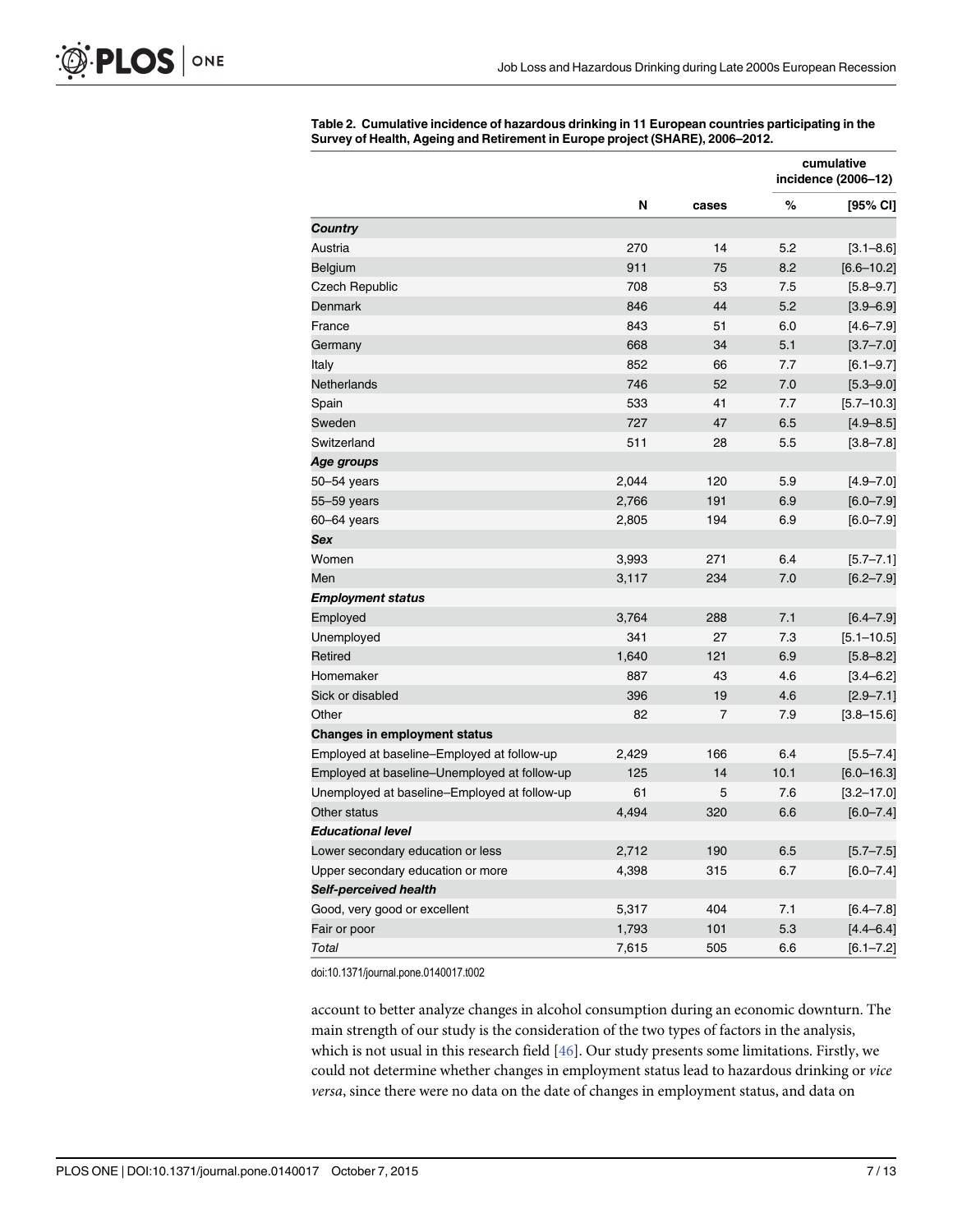[Table 3.](#page-5-0) Risk ratios of incidence of hazardous drinking using multilevel Poisson regression models with robust variance. SHARE project, 2006-2012.

|                                                                     | Model 0 (empty) | Model 1 (bivariate) |                     | Model 2 (multivariate) |                   |
|---------------------------------------------------------------------|-----------------|---------------------|---------------------|------------------------|-------------------|
|                                                                     |                 | <b>RR</b>           | [95%CI]             | <b>RR</b>              | [95%CI]           |
| Individual variables                                                |                 |                     |                     |                        |                   |
| Age                                                                 |                 | 1.01                | $[0.99 - 1.04]$     | 1.02                   | $[1.00 - 1.04]$   |
| Sex                                                                 |                 |                     |                     |                        |                   |
| Women                                                               |                 | 1                   |                     | $\mathbf{1}$           |                   |
| Men                                                                 |                 | 1.10                | $[0.78 - 1.54]$     | 1.07                   | $[0.76 - 1.49]$   |
| <b>Educational level</b>                                            |                 |                     |                     |                        |                   |
| Lower secondary education or less                                   |                 | $\mathbf{1}$        |                     | $\mathbf{1}$           |                   |
| Upper secondary education or more                                   |                 | 1.07                | $[0.92 - 1.24]$     | 1.09                   | $[0.92 - 1.30]$   |
| Self-perceived health                                               |                 |                     |                     |                        |                   |
| Excellent, very good or good                                        |                 | $\mathbf{1}$        |                     | 1                      |                   |
| Fair or poor                                                        |                 | 0.75                | $[0.56 - 0.99]$     | 0.75                   | $[0.60 - 0.95]$   |
| Changes in employment status                                        |                 |                     |                     |                        |                   |
| Employed at baseline-Employed at follow-up                          |                 | $\mathbf{1}$        |                     | $\mathbf{1}$           |                   |
| Employed at baseline-Unemployed at follow-up                        |                 | 1.56                | $[1.08 - 2.25]$     | 1.55                   | $[1.08 - 2.23]$   |
| Unemployed at baseline-Employed at follow-up                        |                 | 1.19                | $[0.45 - 3.13]$     | 1.25                   | $[0.47 - 3.30]$   |
| Other status                                                        |                 | 1.02                | $[0.76 - 1.36]$     | 0.98                   | $[0.76 - 1.28]$   |
| Follow-up time                                                      |                 | 0.89                | $[0.57 - 1.40]$     |                        |                   |
| <b>Country-level variables</b>                                      |                 |                     |                     |                        |                   |
| Changes in unemployment rate                                        |                 |                     |                     |                        |                   |
| Decrease in Unemployment rate                                       |                 | 1                   |                     | 1                      |                   |
| Increase in Unemployment rate                                       |                 | 1.34                | $[1.19 - 1.50]$     | 1.32                   | $[1.17 - 1.50]$   |
| Percentage of increase in Gross Domestic Product (GDP)              |                 | 1.00                | $[0.98 - 1.01]$     |                        |                   |
| Percentage of increase in Expenditure on Social Protection as % GDP |                 | 1.01                | $[1.00 - 1.02]$     |                        |                   |
| Percentage of increase in Household Disposable Income               |                 | 0.97                | $[0.96 - 0.99]$     | 0.97                   | $[0.95 - 0.99]$   |
| <b>GINI index</b>                                                   |                 | 1.03                | $[0.92 - 1.14]$     |                        |                   |
| <b>Changes in Gender Inequality Index</b>                           |                 |                     |                     |                        |                   |
| Decrease in Gender Inequality Index                                 |                 | $\mathbf{1}$        |                     |                        |                   |
| Increase or no changes in Gender Inequality Index                   |                 | 0.76                | $[0.68 - 0.85]$     |                        |                   |
| Degree of alcohol advertising restrictions                          |                 | 0.94                | $[0.86 - 1.02]$     |                        |                   |
| Other alcohol control policies                                      |                 | 0.99                | $[0.93 - 1.06]$     |                        |                   |
| <b>Patterns of Drinking Score</b>                                   |                 | 0.95                | $[0.75 - 1.20]$     |                        |                   |
| Variance                                                            | 0.010           |                     | $(p-value = 0.157)$ | 0.001                  | (p-value > 0.500) |

doi:10.1371/journal.pone.0140017.t003

<span id="page-7-0"></span>PLOS ONE

drinking only capture the three months prior to the follow-up interview. Secondly, 36.5% of individuals did not have a follow-up interview and were excluded from the study, which indicates a potential differential follow-up bias. In the follow-up bias assessment, we found some differences between those who were lost to follow-up and those who were not for some individual-level variables, but not for employment status [\(Table 1](#page-4-0)). We analysed each cross-sectional survey separately (incl. all participants, regardless of follow-up status), and observed no statistically significant difference between baseline and follow-up in the prevalence of hazardous drinking in these variables. Moreover, our conclusions are further supported by the fact that the risk of hazardous drinking among unemployed compared to employed participants was 1.42 (95%CI: 1.13–1.80) in the entire 2011–12 sample, and just 1.19 (95%CI: 0.88–1.60) in the 2006–07 sample. Thirdly, the use of individual self-reported data might have led to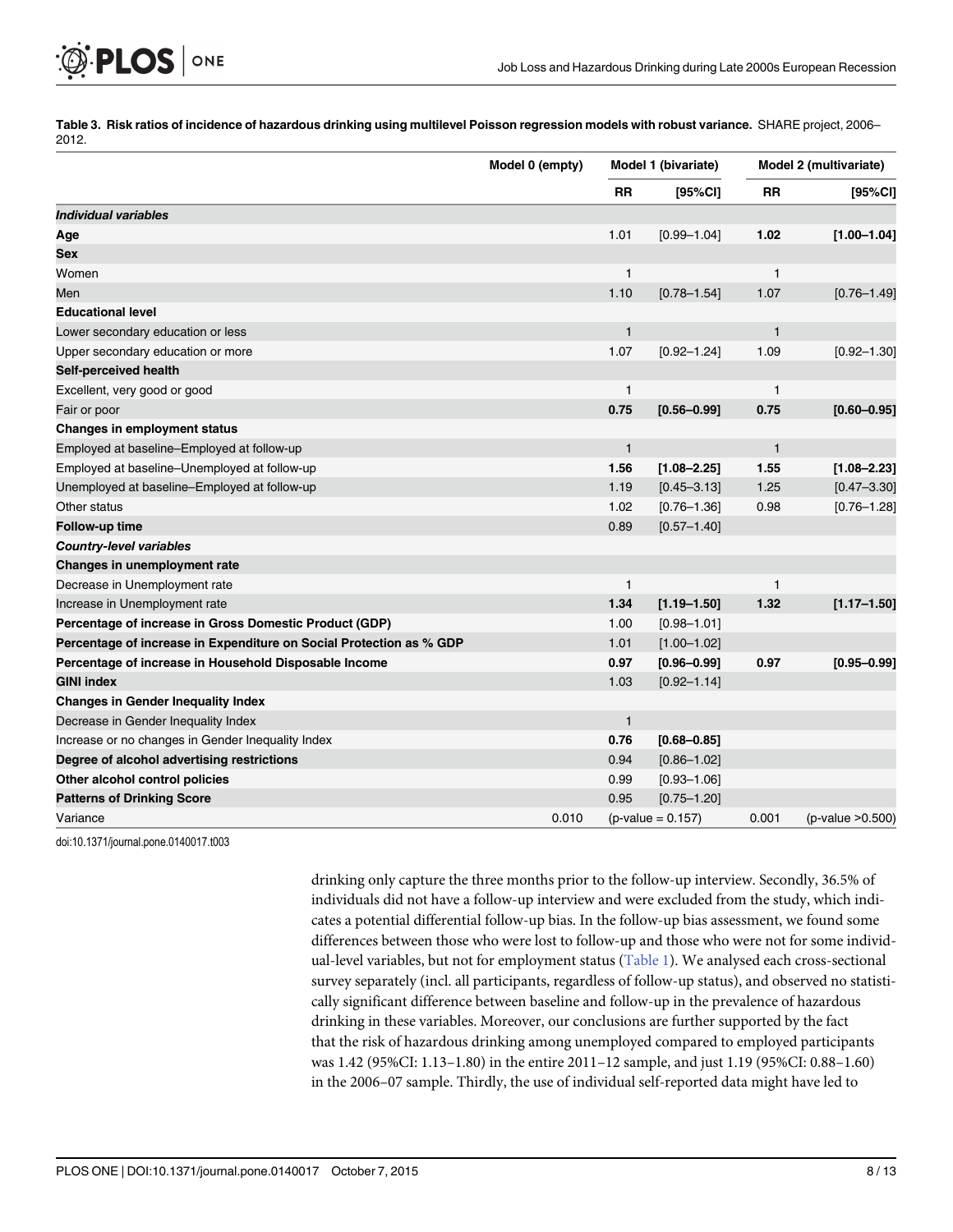<span id="page-8-0"></span>underreporting bias in some population groups, such as unemployed hazardous drinkers who wish to avoid a stigma that would hinder job searching [[19](#page-11-0)]. Fourthly, the incidence of hazardous drinking could be underestimated because of survival bias: individuals with a history of hazardous drinking but who gave up drinking following development of a serious alcoholrelated illness are more likely to die during follow-up than those without serious illnesses. Fifthly, while we controlled for various individual-level factors related to alcohol consumption, we were not able to account for participants' previous consumption of alcohol or other substances due to lack of data. We only know that the participants were not hazardous drinkers in the three months prior to the baseline interview. Individuals with history of alcohol abuse or dependence may be at higher risk of relapse when dealing with stressful situations [\[47](#page-12-0)]. The risk of relapse among former hazardous drinkers is potentially higher after losing a job during economically challenging times. Predictably, the availability of data on previous risk patterns among participants would have reinforced our results. Finally, Poland was excluded from the analysis because it had a very low incidence of hazardous drinking with respect to other countries and its contextual variables' values were also quite different. However, a sensitivity analysis including Poland provided similar results at the individual level.

#### Changes in alcohol consumption during the late 2000s economic crisis

During the 6-year follow-up period, cumulative incidence of hazardous drinking among middle-aged people was 6.6 per 100 persons, which may correspond to an annual incidence of 1.1 cases per 100 person-years assuming that the incidence was constant over the period of study. This incidence was similar to the one found by Kalousova et al. [\[19\]](#page-11-0) in a study of 19-64-yearsold people from the U.S.: after 2 years of follow-up, 4% of individuals engaged in hazardous drinking (i.e. an annual incidence of 2 cases per 100 persons). Future studies should focus on the risk of initiating a risky pattern of drinking, as it is related to adverse health consequences [\[48,49\]](#page-12-0). The evolution towards risky patterns among middle-aged deserve the scaling up of prevention policies specifically in this age group [[49\]](#page-12-0). Our findings show that almost 7% of people became hazardous drinkers during the follow-up period, which is of concern not only because of the harmful health effects, but also because negative health behaviours established or re-established during economic difficulties can persist afterwards and become a life-long habit [[19\]](#page-11-0).

We observed that job loss in middle-aged people is a risk factor for hazardous alcohol consumption when comparing to employed people, which is consistent with several studies in active population of all ages [\[17,18](#page-11-0),[23](#page-11-0)]. The analysis including country employment rates and other variables, suggest that this individual factor is not confounded by important variables acting at contextual level. Our finding implies that losing the job may also have an effect on health of the group of economically active people over 50.

Individuals aged 50–65 years face a double vulnerability: social and physical. Firstly, a lower probability of being reemployed than younger ones [[30,31](#page-11-0)] would make individual job loss a relevant factor leading to very important levels of strain or hardships for affected middle-aged individuals during economically challenging times in a context of generalized job insecurity. The diminished expectations of finding a new job would increase their stress, which might raise the risk of increasing the intake of alcohol. Studies on mental health found that job loss is also associated with worsening of mental health in all age groups [[4](#page-10-0),[50](#page-12-0)]. The stress hypothesis is a likely explanation for our findings [\[23](#page-11-0)[,51,52\]](#page-12-0), although from our data no causal relationship can be established between being deprived of employment and the increase in alcohol intake. Our finding that the risk of becoming a hazardous drinker increases with age, such that older individuals who become unemployed may be most likely to start to drink hazardously is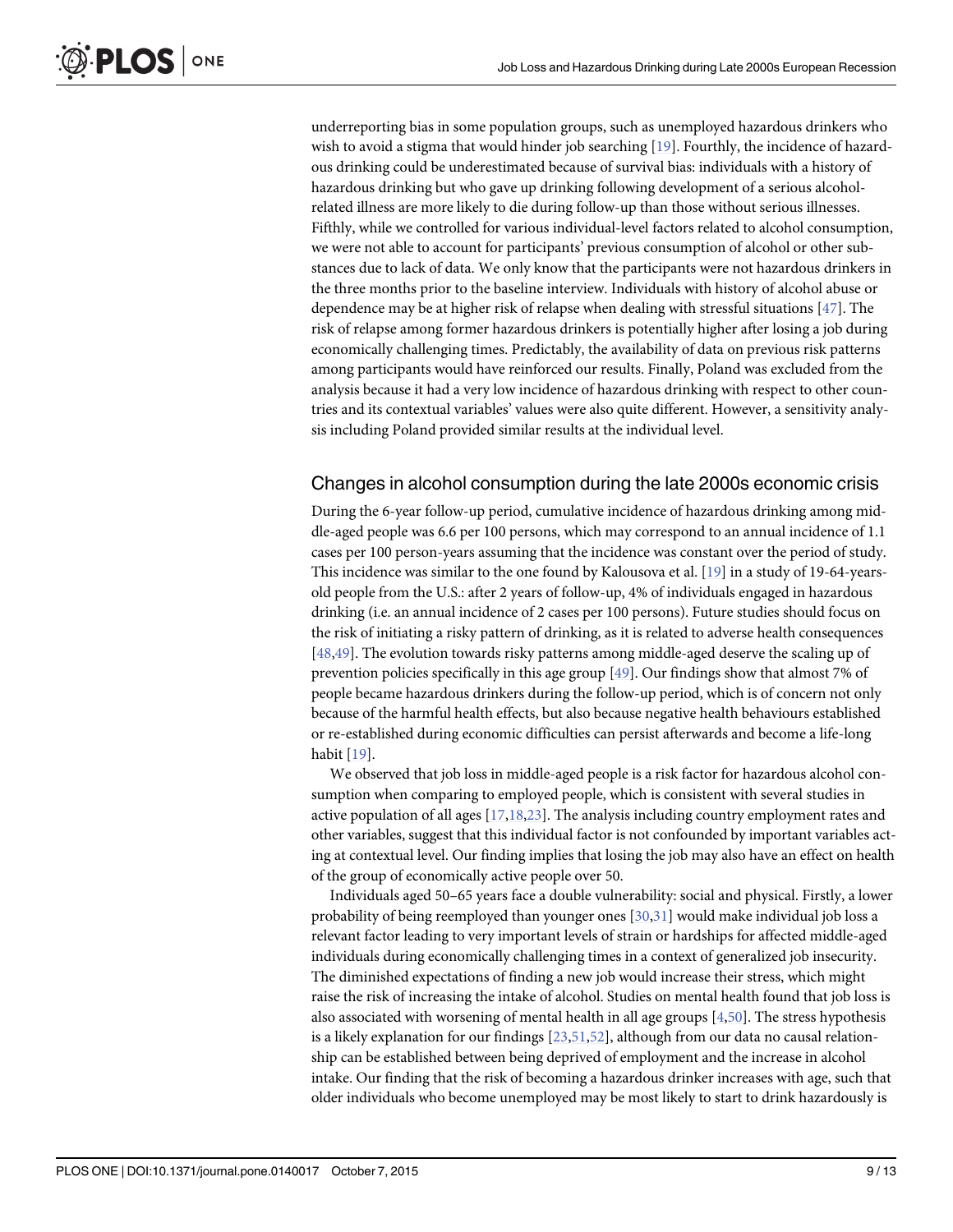<span id="page-9-0"></span>in line with the decreasing possibilities of finding a job as age grows [[30](#page-11-0),[31](#page-11-0)]. However, this hypothesis requires validation, and caution is needed when interpreting this finding because our results on the role of age may be sensitive to a differential loss to follow-up.

Secondly, when considering the same intake of alcohol, middle-aged and older individuals are more vulnerable to adverse health effects than younger individuals due to age-related changes [\[26,27\]](#page-11-0). Middle-aged people and older adults are more likely than younger groups to suffer health problems that can get worsened by risky drinking patterns, as stroke, high blood pressure, diabetes, or mood disorders [\[28\]](#page-11-0). In addition, the increased likelihood of health problems among people over 50, also multiplies the possibility of interaction with medication. Non-fatal injuries have been found to be associated with frequency of drinking and problem drinking in a wide sample of 45–69 year old European men and women [\[53\]](#page-12-0) and over 2/3 of all alcohol-attributable deaths occurring among the 20–64 year old population of the European Union occur in the 45–64 years olds [\[49](#page-12-0)]. There is an increasing public health concern regarding the harmful consequences of alcohol among people from middle age onwards because of the rapid ageing population in many countries worldwide  $[49,54]$ . Our finding support the conclusion by Rehm et al. (2010) of having middle-aged as a priority group for intervention and policy [[49\]](#page-12-0).

Finally, we observed differences in the cumulative incidence of hazardous drinking among countries. Although these differences were not statistically significant, they varied from 5.1% in Germany to 8.2% in Belgium. The highest absolute incidence observed in Belgium could be related to the fact that prevalence of alcohol consumption in this country, and especially of hazardous drinking, is among the highest of the participating countries, as observed in previous studies [\[44,55\]](#page-12-0).

Although the economic crisis did not have the worst effects on Belgium, other participating countries which suffered the most severe effects of the economic crisis such as Spain or Italy were among those with the highest incidence of hazardous drinking. In this sense, as we observed in the multilevel analysis, there was an association between the incidence of hazardous drinking and the national unemployment rate and the household disposable income. Both variables were correlated with hazardous drinking (changes in unemployment rate:  $r = 0.420$ ; increases in household disposable income:  $r = -0.561$ ). While associations found at contextual level should be interpreted with caution due to the low number of countries in the second level of the multilevel analyses, our results are consistent with previous studies that highlight the relationship between declining macroeconomic conditions and alcohol-related risky behaviours [[11](#page-10-0)]. A possible explanation may be that increased national unemployment rate could generate real or perceived economic insecurity among workers, increasing stress and possibly alcohol consumption [[9](#page-10-0)]. We also found that a subtle increase in household disposable income was associated with higher cumulative incidence of hazardous drinking. This supports the hypothesis that poor macroeconomic conditions might promote risky drinking patterns.

#### **Conclusions**

We have found that shifting from employment to unemployment among people aged 50–65 during economically challenging times was positively associated with the adoption of risky patterns of drinking. Considering that detrimental consequences of alcohol among adults grow with age our finding may have very relevant public health implications in a context of an ageing population pyramid. These findings highlight the need to promote prevention policies and interventions, and to improve access to treatment services during economic recession, especially for the most vulnerable groups such as those facing an unemployment situation in middle-aged people.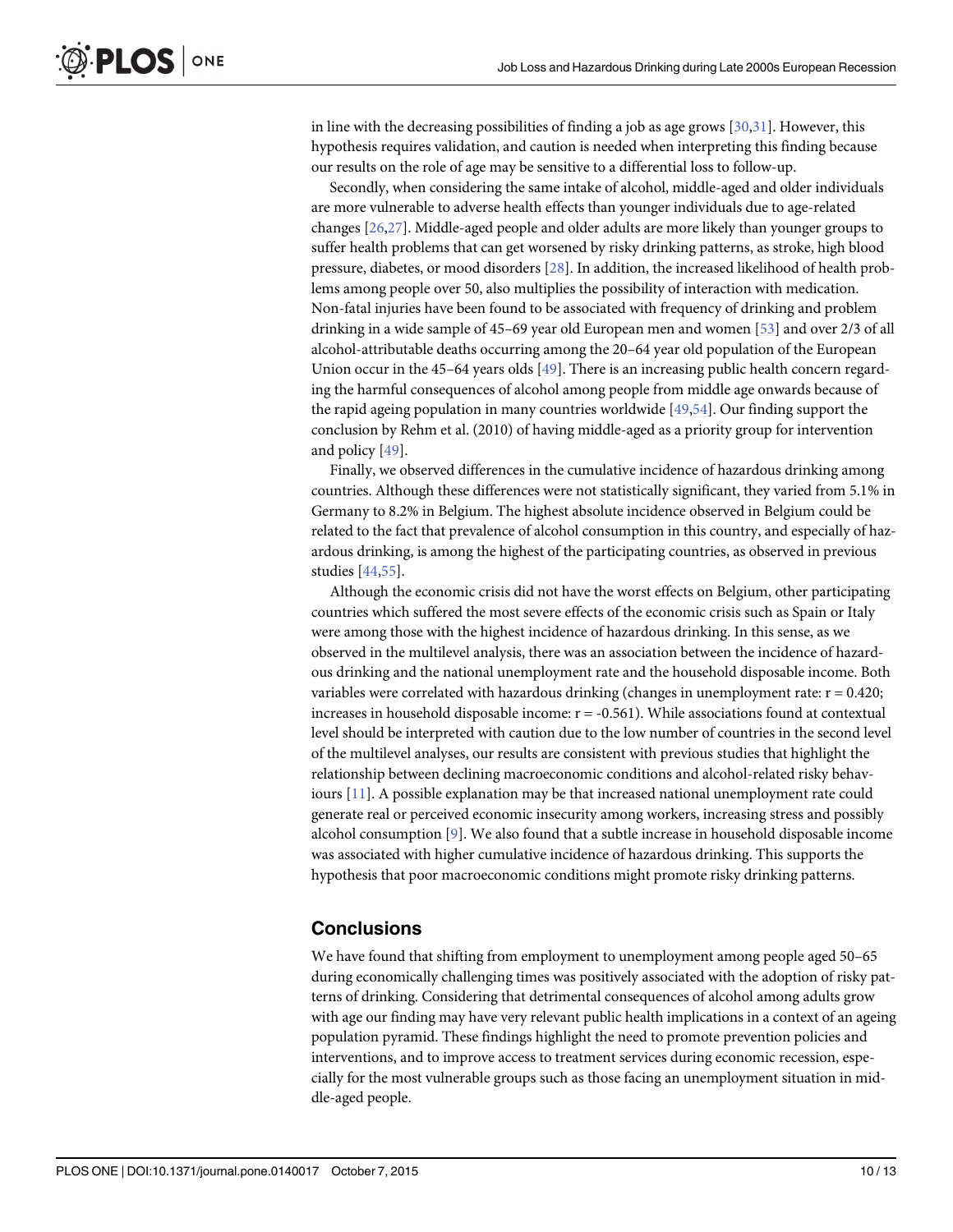# <span id="page-10-0"></span>Supporting Information

[S1 Table](http://www.plosone.org/article/fetchSingleRepresentation.action?uri=info:doi/10.1371/journal.pone.0140017.s001). Alcohol advertising restrictions in 2008, according to type of alcoholic beverage and media. Eleven European countries participating in waves 2 and 4 of the Survey of Health, Ageing and Retirement in Europe project (SHARE) conducted in 2006–07 and 2011–12, respectively.

(DOC)

[S2 Table](http://www.plosone.org/article/fetchSingleRepresentation.action?uri=info:doi/10.1371/journal.pone.0140017.s002). Alcohol control policies in 2006, according to country. European countries participating in the waves 2 and 4 of the Survey of Health, Ageing and Retirement in Europe project (SHARE) conducted in 2006–07 and 2011–12, respectively. (DOC)

# Acknowledgments

This paper uses data from SHARE Wave 4 release 1.1.1, as of March 28th 2013 (DOI: [10.6103/](http://dx.doi.org/10.6103/SHARE.w4.111) [SHARE.w4.111](http://dx.doi.org/10.6103/SHARE.w4.111)) and SHARE Wave 2 release 2.6.0, as of November 29th 2013 (DOI: [10.6103/](http://dx.doi.org/10.6103/SHARE.w2.260) [SHARE.w2.260](http://dx.doi.org/10.6103/SHARE.w2.260)). This article is part of the doctoral dissertation of Marina Bosque-Prous, at the Universitat Pompeu Fabra.

# Author Contributions

Conceived and designed the experiments: MBP AE MJB. Analyzed the data: MBP AE. Wrote the paper: MBP AE LS AMG MTB MJB. Contributed to the revisions of the manuscript: MBP AE LS AMG MTB MJB.

#### References

- [1.](#page-1-0) Karanikolos M, Mladovsky P, Cylus J, Thomson S, Basu S, Stuckler D, et al. Financial crisis, austerity, and health in Europe. Lancet. 2013; 381:1323–31. doi: [10.1016/S0140-6736\(13\)60102-6](http://dx.doi.org/10.1016/S0140-6736(13)60102-6) PMID: [23541059](http://www.ncbi.nlm.nih.gov/pubmed/23541059)
- [2.](#page-1-0) Marmot MG, Bell R. How will the financial crisis affect health? BMJ. 2009; 338:b1314. doi: [10.1136/bmj.](http://dx.doi.org/10.1136/bmj.b1314) [b1314](http://dx.doi.org/10.1136/bmj.b1314) PMID: [19359306](http://www.ncbi.nlm.nih.gov/pubmed/19359306)
- [3.](#page-1-0) Stuckler D, Basu S, Suhrcke M, Coutts A, McKee M. The public health effect of economic crises and alternative policy responses in Europe: an empirical analysis. Lancet. 2009; 374:315–23. doi: [10.1016/](http://dx.doi.org/10.1016/S0140-6736(09)61124-7) [S0140-6736\(09\)61124-7](http://dx.doi.org/10.1016/S0140-6736(09)61124-7) PMID: [19589588](http://www.ncbi.nlm.nih.gov/pubmed/19589588)
- [4.](#page-1-0) World Health Organization WH. Impact of economic crises on mental health. Copenhagen, Denmark: World Health Organization. Regional Office for Europe; 2011.
- [5.](#page-1-0) Room R, Babor T, Rehm J. Alcohol and public health. Lancet. 2005; 365:519–30. PMID: [15705462](http://www.ncbi.nlm.nih.gov/pubmed/15705462)
- [6.](#page-1-0) Rehm J, Room R, Graham K, Monteiro M, Gmel G, Sempos CT. The relationship of average volume of alcohol consumption and patterns of drinking to burden of disease: an overview. Addiction. 2003; 98:1209–28. PMID: [12930209](http://www.ncbi.nlm.nih.gov/pubmed/12930209)
- [7.](#page-1-0) Burgard SA, Ailshire JA, Kalousova L. The Great Recession and Health People, Populations, and Disparities. Ann Am Acad Pol Soc Sci. 2013; 650:194–213.
- 8. Harhay MO, Bor J, Basu S, McKee M, Mindell JS, Shelton NJ, et al. Differential impact of the economic recession on alcohol use among white British adults, 2004–2010. Eur J Public Health. 2014; 24:410–5. doi: [10.1093/eurpub/ckt134](http://dx.doi.org/10.1093/eurpub/ckt134) PMID: [24058184](http://www.ncbi.nlm.nih.gov/pubmed/24058184)
- [9.](#page-9-0) Bor J, Basu S, Coutts A, McKee M, Stuckler D. Alcohol use during the great recession of 2008–2009. Alcohol Alcohol. 2013; 48:343–8. doi: [10.1093/alcalc/agt002](http://dx.doi.org/10.1093/alcalc/agt002) PMID: [23360873](http://www.ncbi.nlm.nih.gov/pubmed/23360873)
- 10. Dee TS. Alcohol abuse and economic conditions: evidence from repeated cross-sections of individuallevel data. Health Econ. 2001; 10:257–70. PMID: [11288191](http://www.ncbi.nlm.nih.gov/pubmed/11288191)
- [11.](#page-9-0) Dávalos ME, Fang H, French MT. Easing the pain of an economic downturn: macroeconomic conditions and excessive alcohol consumption. Health Econ. 2012; 21:1318–35. doi: [10.1002/hec.1788](http://dx.doi.org/10.1002/hec.1788) PMID: [21913282](http://www.ncbi.nlm.nih.gov/pubmed/21913282)
- [12.](#page-1-0) Henkel D. Unemployment and substance use: a review of the literature (1990–2010). Curr Drug Abuse Rev. 2011; 4:4–27. PMID: [21466502](http://www.ncbi.nlm.nih.gov/pubmed/21466502)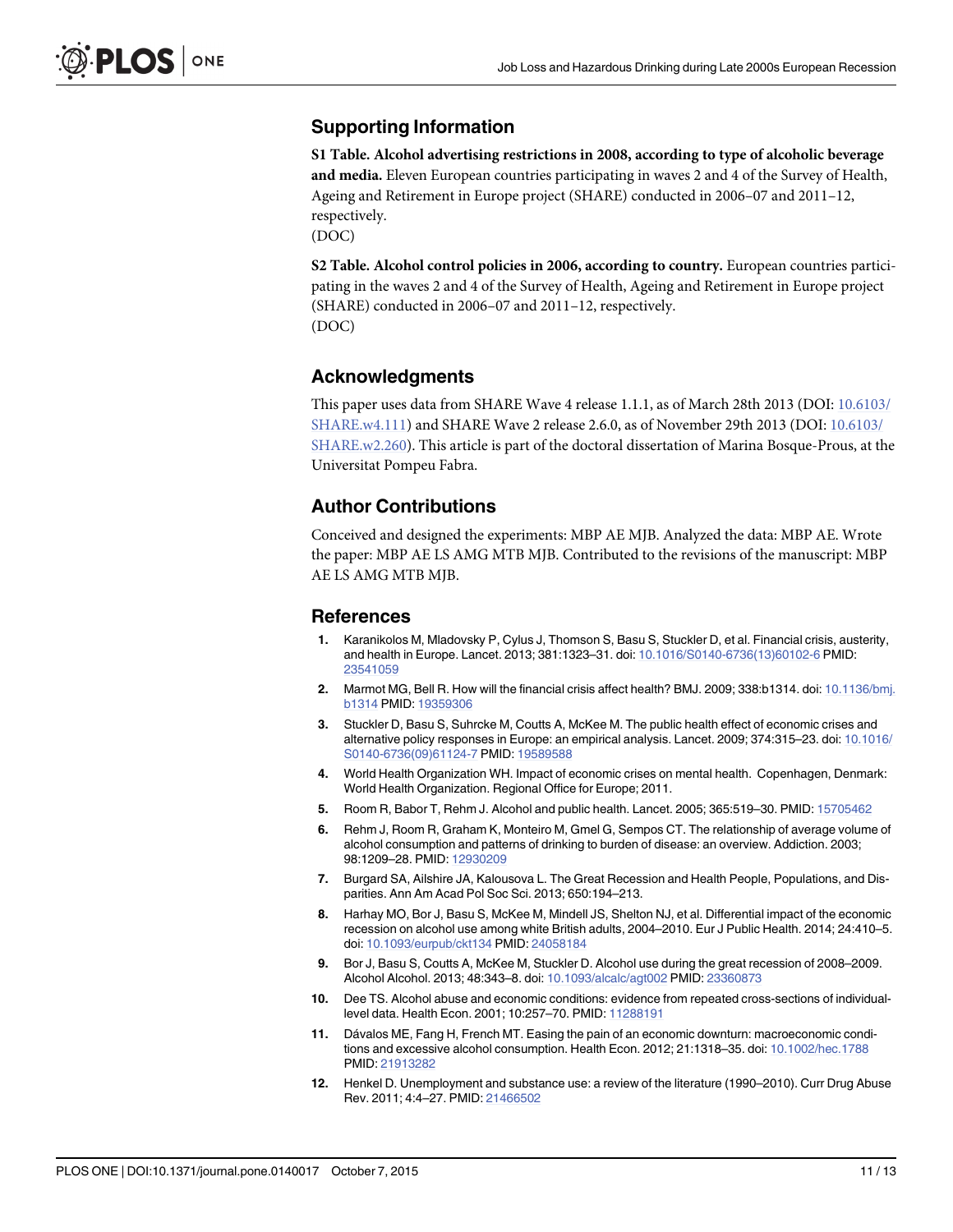- <span id="page-11-0"></span>[13.](#page-1-0) Catalano R, Goldman-Mellor S, Saxton K, Margerison-Zilko C, Subbaraman M, LeWinn K, et al. The health effects of economic decline. Annu Rev Public Health 2011; 32:431–50. doi: [10.1146/annurev](http://dx.doi.org/10.1146/annurev-publhealth-031210-101146)[publhealth-031210-101146](http://dx.doi.org/10.1146/annurev-publhealth-031210-101146) PMID: [21054175](http://www.ncbi.nlm.nih.gov/pubmed/21054175)
- [14.](#page-1-0) de Goeij MC, Suhrcke M, Toffolutti V, van de Mheen D, Schoenmakers TM, Kunst AE. How economic crises affect alcohol consumption and alcohol-related health problems: a realist systematic review. Soc Sci Med. 2015; 131:131–46. doi: [10.1016/j.socscimed.2015.02.025](http://dx.doi.org/10.1016/j.socscimed.2015.02.025) PMID: [25771482](http://www.ncbi.nlm.nih.gov/pubmed/25771482)
- [15.](#page-1-0) Mulia N, Zemore SE, Murphy R, Liu H, Catalano R. Economic loss and alcohol consumption and prob-lems during the 2008 to 2009 U.S. recession. Alcohol Clin Exp Res. 2014; 38:1026-34. doi: [10.1111/](http://dx.doi.org/10.1111/acer.12301) [acer.12301](http://dx.doi.org/10.1111/acer.12301) PMID: [24256500](http://www.ncbi.nlm.nih.gov/pubmed/24256500)
- 16. Gili M, Roca M, Basu S, McKee M, Stuckler D. The mental health risks of economic crisis in Spain: evi-dence from primary care centres, 2006 and 2010. Eur J Public Health 2013; 23:103-8. doi: [10.1093/](http://dx.doi.org/10.1093/eurpub/cks035) [eurpub/cks035](http://dx.doi.org/10.1093/eurpub/cks035) PMID: [23132877](http://www.ncbi.nlm.nih.gov/pubmed/23132877)
- [17.](#page-1-0) Ettner SL. Measuring the human cost of a weak economy: does unemployment lead to alcohol abuse? Soc Sci Med. 1997; 44:251–60. PMID: [9015877](http://www.ncbi.nlm.nih.gov/pubmed/9015877)
- [18.](#page-1-0) Mossakowski KN. Is the duration of poverty and unemployment a risk factor for heavy drinking? Soc Sci Med. 2008; 67:947–55. doi: [10.1016/j.socscimed.2008.05.019](http://dx.doi.org/10.1016/j.socscimed.2008.05.019) PMID: [18573582](http://www.ncbi.nlm.nih.gov/pubmed/18573582)
- [19.](#page-1-0) Kalousova L, Burgard SA. Unemployment, measured and perceived decline of economic resources: contrasting three measures of recessionary hardships and their implications for adopting negative health behaviors. Soc Sci Med. 2014; 106:28–34. doi: [10.1016/j.socscimed.2014.01.007](http://dx.doi.org/10.1016/j.socscimed.2014.01.007) PMID: [24530614](http://www.ncbi.nlm.nih.gov/pubmed/24530614)
- [20.](#page-1-0) Colell E, Sánchez-Niubò A, Delclos GL, Benavides FG, Domingo-Salvany A. Economic crisis and changes in drug use in the Spanish economically-active population. Addiction. 2015; 110:1129–37. doi: [10.1111/add.12923](http://dx.doi.org/10.1111/add.12923) PMID: [25776577](http://www.ncbi.nlm.nih.gov/pubmed/25776577)
- [21.](#page-1-0) Uutela A. Economic crisis and mental health. Curr Opin Psychiatry 2010; 23:127–30. doi: [10.1097/](http://dx.doi.org/10.1097/YCO.0b013e328336657d) [YCO.0b013e328336657d](http://dx.doi.org/10.1097/YCO.0b013e328336657d) PMID: [20087188](http://www.ncbi.nlm.nih.gov/pubmed/20087188)
- [22.](#page-1-0) Mattei G, Ferrari S, Pingani L, Rigatelli M. Short-term effects of the 2008 Great Recession on the health of the Italian population: an ecological study. Soc Psychiatry Psychiatr Epidemiol. 2014; 49:851–8. doi: [10.1007/s00127-014-0818-z](http://dx.doi.org/10.1007/s00127-014-0818-z) PMID: [24445578](http://www.ncbi.nlm.nih.gov/pubmed/24445578)
- [23.](#page-1-0) José BS, van Oers HA, van de Mheen HD, Garretsen HF, Mackenbach JP. Stressors and alcohol consumption. Alcohol Alcohol. 2000; 35:307–12. PMID: [10869253](http://www.ncbi.nlm.nih.gov/pubmed/10869253)
- [24.](#page-1-0) Keyes KM, Hatzenbuehler ML, Grant BF, Hasin DS. Stress and alcohol: epidemiologic evidence. Alcohol Res Curr Rev. 2012; 34:391–400.
- [25.](#page-1-0) Heikkilä K, Nyberg ST, Fransson EI, Alfredsson L, De Bacquer D, Bjorner JB, et al. Job strain and alcohol intake: a collaborative meta-analysis of individual-participant data from 140,000 men and women. PloS One. 2012; 7:e40101. doi: [10.1371/journal.pone.0040101](http://dx.doi.org/10.1371/journal.pone.0040101) PMID: [22792218](http://www.ncbi.nlm.nih.gov/pubmed/22792218)
- [26.](#page-1-0) World Health Organization. Global status report on alcohol and health 2014. Geneva: World Health Organization; 2014.
- [27.](#page-1-0) Hallgren M, Högberg P, Andréasson S. Alcohol consumption among elderly European Union citizens. 2009. Available from: [http://www.folkhalsomyndigheten.se/pagefiles/12338/alcohol-consumption](http://www.folkhalsomyndigheten.se/pagefiles/12338/alcohol-consumption-among-elderly-european-union-citizens-2009.pdf)[among-elderly-european-union-citizens-2009.pdf](http://www.folkhalsomyndigheten.se/pagefiles/12338/alcohol-consumption-among-elderly-european-union-citizens-2009.pdf)
- [28.](#page-1-0) Wang X, Steier JB, Gallo WT. The effect of retirement on alcohol consumption: results from the US Health and Retirement Study. Eur J Public Health. 2014; 24:485–9. doi: [10.1093/eurpub/cku027](http://dx.doi.org/10.1093/eurpub/cku027) PMID: [24642600](http://www.ncbi.nlm.nih.gov/pubmed/24642600)
- [29.](#page-1-0) Sacco P, Bucholz KK, Spitznagel EL. Alcohol Use Among Older Adults in the National Epidemiologic Survey on Alcohol and Related Conditions: A Latent Class Analysis. J Stud Alcohol Drugs. 2009; 70:829–38. PMID: [19895759](http://www.ncbi.nlm.nih.gov/pubmed/19895759)
- [30.](#page-2-0) Skärlund M, Åhs A, Westerling R. Health-related and social factors predicting non-reemployment amongst newly unemployed. BMC Public Health. 2012; 12:893. doi: [10.1186/1471-2458-12-893](http://dx.doi.org/10.1186/1471-2458-12-893) PMID: [23092291](http://www.ncbi.nlm.nih.gov/pubmed/23092291)
- [31.](#page-2-0) Sigurdsson SO, Ring BM, O'Reilly K, Silverman K. Barriers to employment among unemployed drug users: age predicts severity. Am J Drug Alcohol Abuse. 2012; 38:580–7. doi: [10.3109/00952990.2011.](http://dx.doi.org/10.3109/00952990.2011.643976) [643976](http://dx.doi.org/10.3109/00952990.2011.643976) PMID: [22242680](http://www.ncbi.nlm.nih.gov/pubmed/22242680)
- [32.](#page-2-0) Alcohol and Ageing Working Group—Health Scotland. Alcohol and Ageing. Is alcohol a major threat to healthy ageing for the baby boomers? 2006; Available from: [http://lx.iriss.org.uk/sites/default/files/](http://lx.iriss.org.uk/sites/default/files/resources/Alcohol%20and%20ageing.pdf) [resources/Alcohol%20and%20ageing.pdf](http://lx.iriss.org.uk/sites/default/files/resources/Alcohol%20and%20ageing.pdf)
- [33.](#page-2-0) Börsch-Supan A, Brandt M, Hunkler C, Kneip T, Korbmacher J, Malter F, et al. Data Resource Profile: The Survey of Health, Ageing and Retirement in Europe (SHARE). Int J Epidemiol. 2013; 42:992– 1001. doi: [10.1093/ije/dyt088](http://dx.doi.org/10.1093/ije/dyt088) PMID: [23778574](http://www.ncbi.nlm.nih.gov/pubmed/23778574)